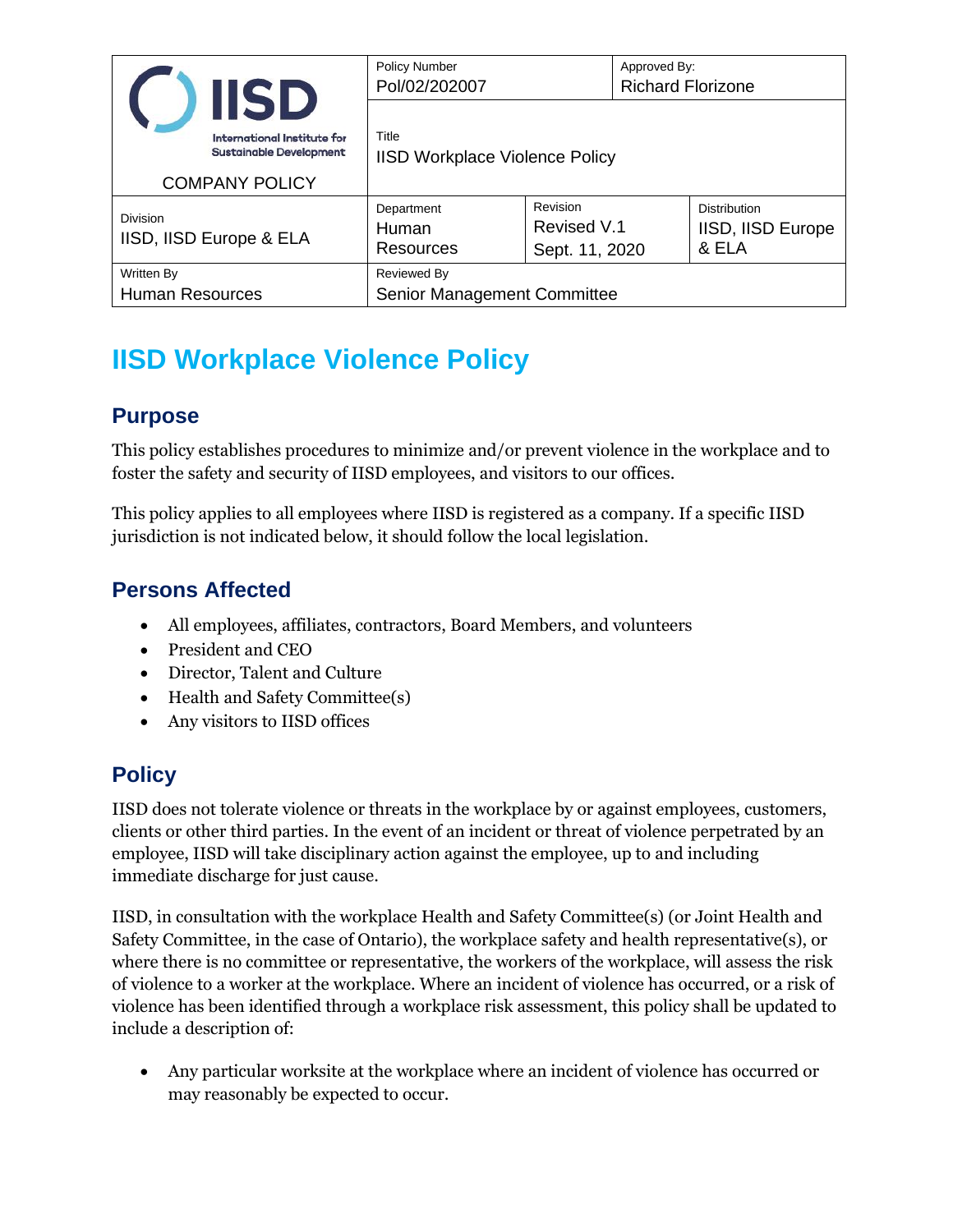| <b>IISD</b>                                |                                                                                        | <b>Policy Number</b><br>Pol/02/202007          |                                                                                                       | Approved By:<br><b>Richard Florizone</b> |  |
|--------------------------------------------|----------------------------------------------------------------------------------------|------------------------------------------------|-------------------------------------------------------------------------------------------------------|------------------------------------------|--|
|                                            | International Institute for<br><b>Sustainable Development</b><br><b>COMPANY POLICY</b> | Title<br><b>IISD Workplace Violence Policy</b> |                                                                                                       |                                          |  |
| <b>Division</b><br>IISD, IISD Europe & ELA |                                                                                        | Department<br>Human<br>Resources               | Revision<br><b>Distribution</b><br>Revised V.1<br><b>IISD, IISD Europe</b><br>& ELA<br>Sept. 11, 2020 |                                          |  |
| Written By<br><b>Human Resources</b>       |                                                                                        | Reviewed By<br>Senior Management Committee     |                                                                                                       |                                          |  |

- Any particular job functions at the workplace where the worker performing the functions has been, or may reasonably be expected to be, exposed to incidents of violence.
- The measures that IISD must implement to eliminate the risk of violence to a worker at the workplace or to control that risk if it is not reasonably practicable to eliminate it.

A copy of this policy shall be provided to each new employee as part of the employee's hiring documentation and orientation.

This policy shall be reviewed after any serious incident or at least annually, whichever is earlier.

This policy is not intended to discourage or prevent a complainant from exercising any other rights, actions, or remedies that may be available to him or her under any other law or policy.

# **Definitions**

In Manitoba, "**violence**" is defined in the *Workplace Safety and Health Regulation*, 217 / 2006 as:

The attempted or actual exercise of physical force against a person.

Any threatening statement or behaviour that gives a person reasonable cause to believe that physical force will be used against the person.

In Ontario, "workplace violence" is defined in the Occupational Health and Safety Act, R.S.O. 1990, c. O.1 ("OHSA") as: \* The use, or attempted use, of physical force against a worker that could cause physical injury. Workplace violence also includes a statement or behaviour that a worker could reasonably interpret as a threat to use physical force against him or her that could cause physical injury.

In Ontario, "**threat**" is defined in OHSA as: \* The implication or expression of intent to inflict physical harm or actions that a reasonable person would interpret as a threat to physical safety.

"**Workplace**" means in or on the property of IISD or away from IISD property if the employee is engaged in work-related activities.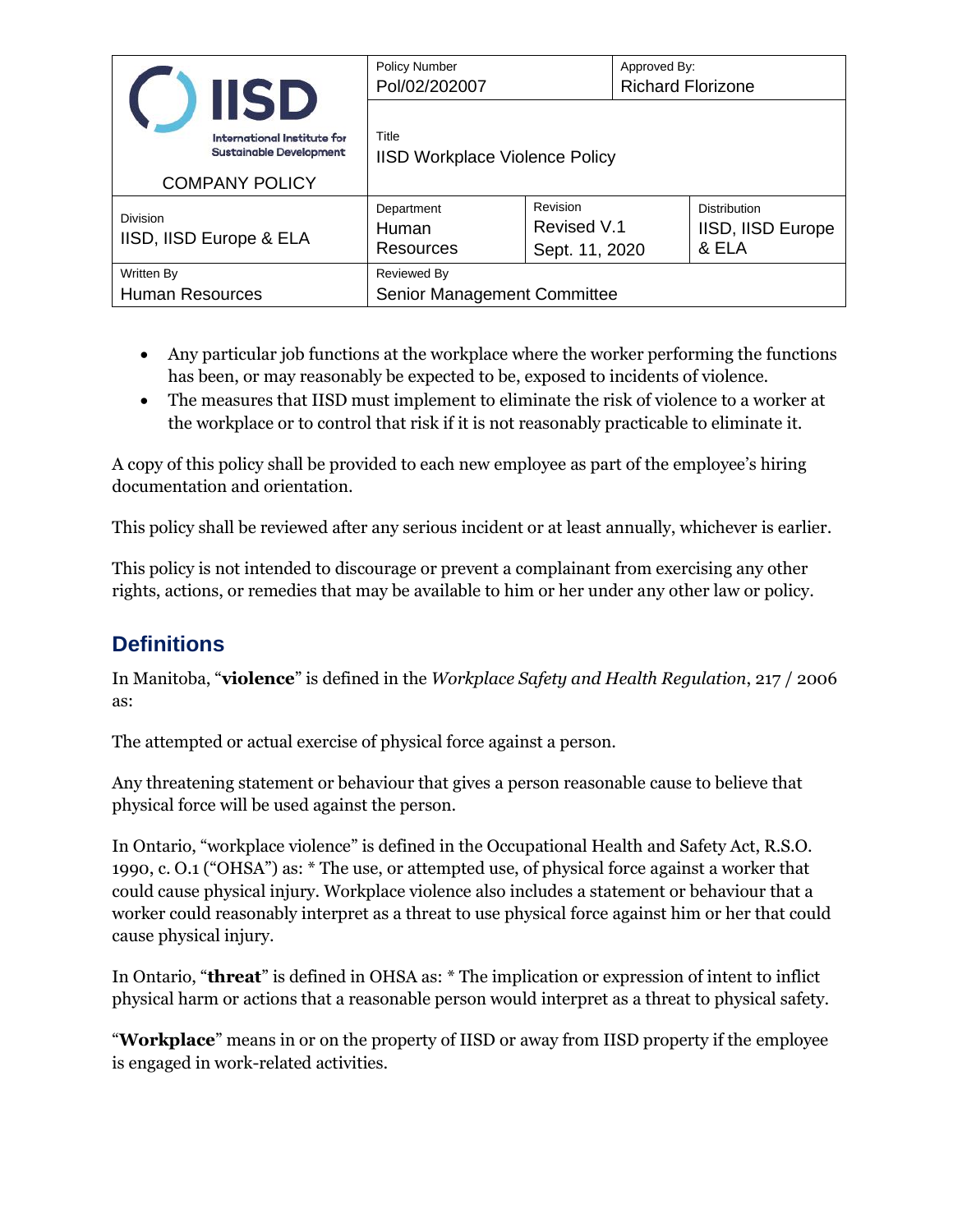| <b>IISD</b>                                 |                                                               | <b>Policy Number</b><br>Pol/02/202007          |                                                                           | Approved By:<br><b>Richard Florizone</b> |                   |
|---------------------------------------------|---------------------------------------------------------------|------------------------------------------------|---------------------------------------------------------------------------|------------------------------------------|-------------------|
|                                             | International Institute for<br><b>Sustainable Development</b> | Title<br><b>IISD Workplace Violence Policy</b> |                                                                           |                                          |                   |
| <b>COMPANY POLICY</b>                       |                                                               |                                                |                                                                           |                                          |                   |
| <b>Division</b><br>IISD, IISD Europe & ELA  |                                                               | Department<br><b>Human</b><br>Resources        | Revision<br><b>Distribution</b><br>Revised V.1<br>& ELA<br>Sept. 11, 2020 |                                          | IISD, IISD Europe |
| <b>Written By</b><br><b>Human Resources</b> |                                                               | Reviewed By<br>Senior Management Committee     |                                                                           |                                          |                   |

"**Minor Incident**" means an incident in which no one is physically harmed in any way and which was resolved through employee or supervisory intervention or mediation.

"**Serious Incident**" means an incident in which someone was physically harmed, whether requiring medical attention or not, or which continued or escalated after supervisory intervention or mediation.

In Switzerland, an employer must respect and safeguard the employee's individuality, pay due regard to the employee's health, and care for the preservation of morality. This general obligation includes the duty to refuse violence at the workplace and to take all appropriate measures to ensure that any incident involving any form of violence is duly investigated and that appropriate sanctions are implemented with a view of reducing the risk of repetition of such incident.

### **Responsibilities**

### **Employees**

- Employees are responsible for informing their supervisors of any violence they experience or witness. This includes issues in the employee's non-work life that may have an impact on the employee's or his or her co-workers' safety at the workplace.
- Employees are responsible for reporting to their supervisors any incidents of violence according to the procedures set out in this policy.
- Employees are responsible for attending any training or information sessions provided by IISD to reduce violence or risks of violence.

### **Supervisors**

- Supervisors are responsible for assessing the risk of violence to employees in their jurisdiction, minimizing those risks where necessary or reasonably possible, and informing any affected employee of such risk or potential risk.
- Supervisors are responsible for ensuring employees are trained to:
	- o Recognize the potential for violence
	- o Follow the procedures and policies developed to minimize risk
	- o Respond to incidents appropriately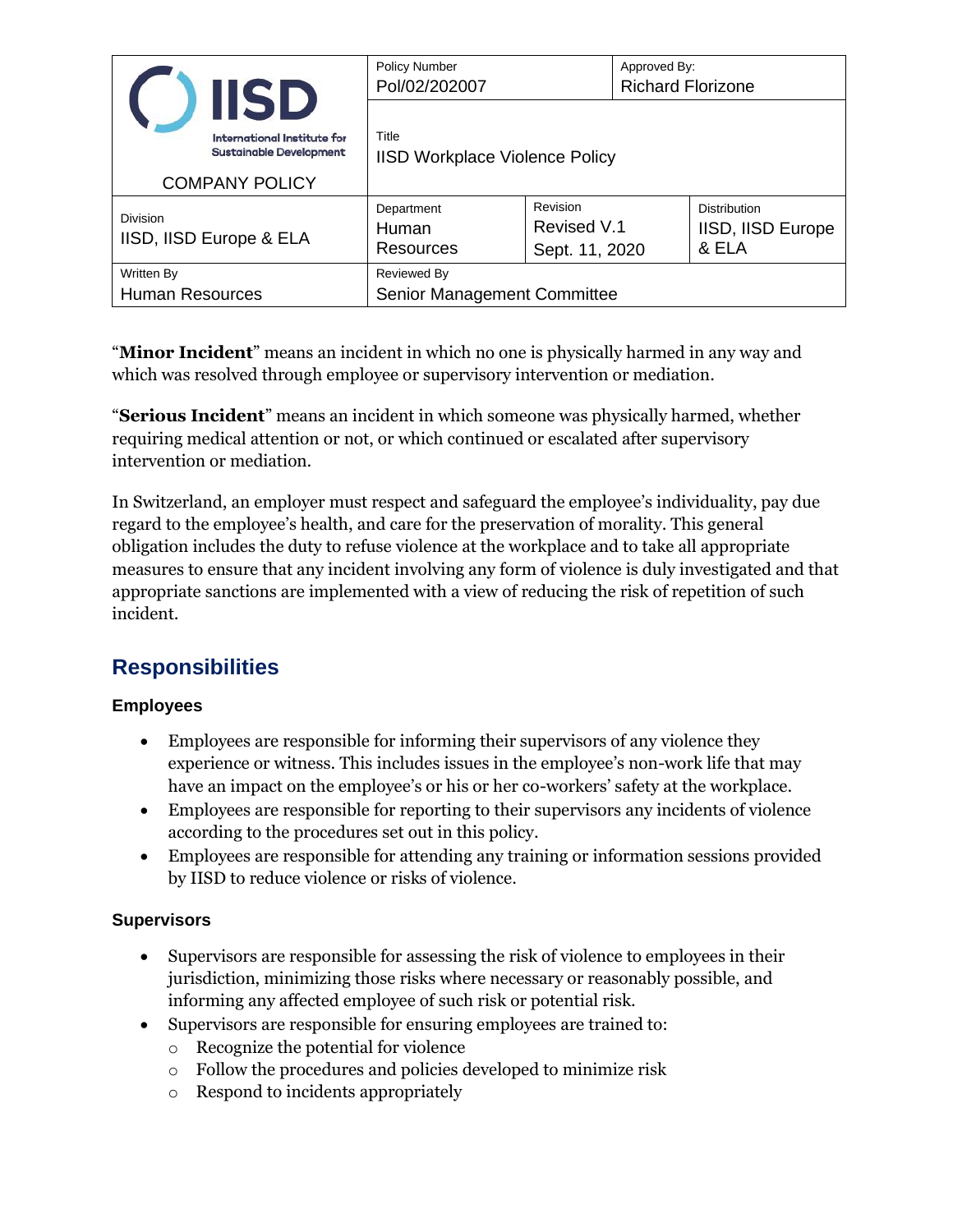|                                            | <b>IISD</b>                                                                            | <b>Policy Number</b><br>Pol/02/202007             |                                                                           | Approved By:<br><b>Richard Florizone</b> |                   |
|--------------------------------------------|----------------------------------------------------------------------------------------|---------------------------------------------------|---------------------------------------------------------------------------|------------------------------------------|-------------------|
|                                            | International Institute for<br><b>Sustainable Development</b><br><b>COMPANY POLICY</b> | Title<br><b>IISD Workplace Violence Policy</b>    |                                                                           |                                          |                   |
| <b>Division</b><br>IISD, IISD Europe & ELA |                                                                                        | Department<br>Human<br>Resources                  | Revision<br><b>Distribution</b><br>Revised V.1<br>& ELA<br>Sept. 11, 2020 |                                          | IISD, IISD Europe |
| Written By<br><b>Human Resources</b>       |                                                                                        | <b>Reviewed By</b><br>Senior Management Committee |                                                                           |                                          |                   |

- o Report and document such incidents.
- Supervisors are responsible for tracking and reporting risks of violence, violent incidents, and close calls to management and the Health and Safety Committee according to the timelines set out in the procedures. The Violent Incident Report Form is used for this purpose.
- Supervisors are responsible for ensuring proper medical care is provided for anyone involved in an incident and for securing the safety of employees before investigating the incident or taking reports.
- Supervisors are responsible for co-operating with police, company investigators, or other authorities as required during any investigation related to workplace violence.

The Senior Director of each program shall initiate a process to involve supervisors, employees, and the Health and Safety Committee in assessing the risk of violence in the program and work environment on a periodic basis and, in any event, after an incident of violence has occurred in the workplace. The process shall include identifying appropriate actions to remove or reduce as many risks as can be reasonably removed/reduced and informing employees about the nature and extent of the risk of violence to them in the workplace. The risk assessment shall be reviewed at least annually.

Unless otherwise prohibited by law, the duty to inform a worker about the risk of violence includes a duty to provide any information in IISD's possession, including personal information, related to the risk of violence from persons who have a history of violent behaviour and who workers are likely to encounter in the course of their work. Any personal information provided pursuant to this duty must be the minimum amount necessary to accomplish the purpose.

Each and every incident of violence in the workplace shall be reported immediately to the employee's supervisor or, if the employee's supervisor is the perpetrator of violence or threat, to a member of the Health and Safety Committee. The supervisor shall investigate the incident immediately. The Violent Incident Investigation Checklist may be used to ensure a proper investigation of any reported violent incident.

• The supervisor shall immediately make the appropriate inquiries of the victim and/or witnesses to determine if the incident is minor or serious.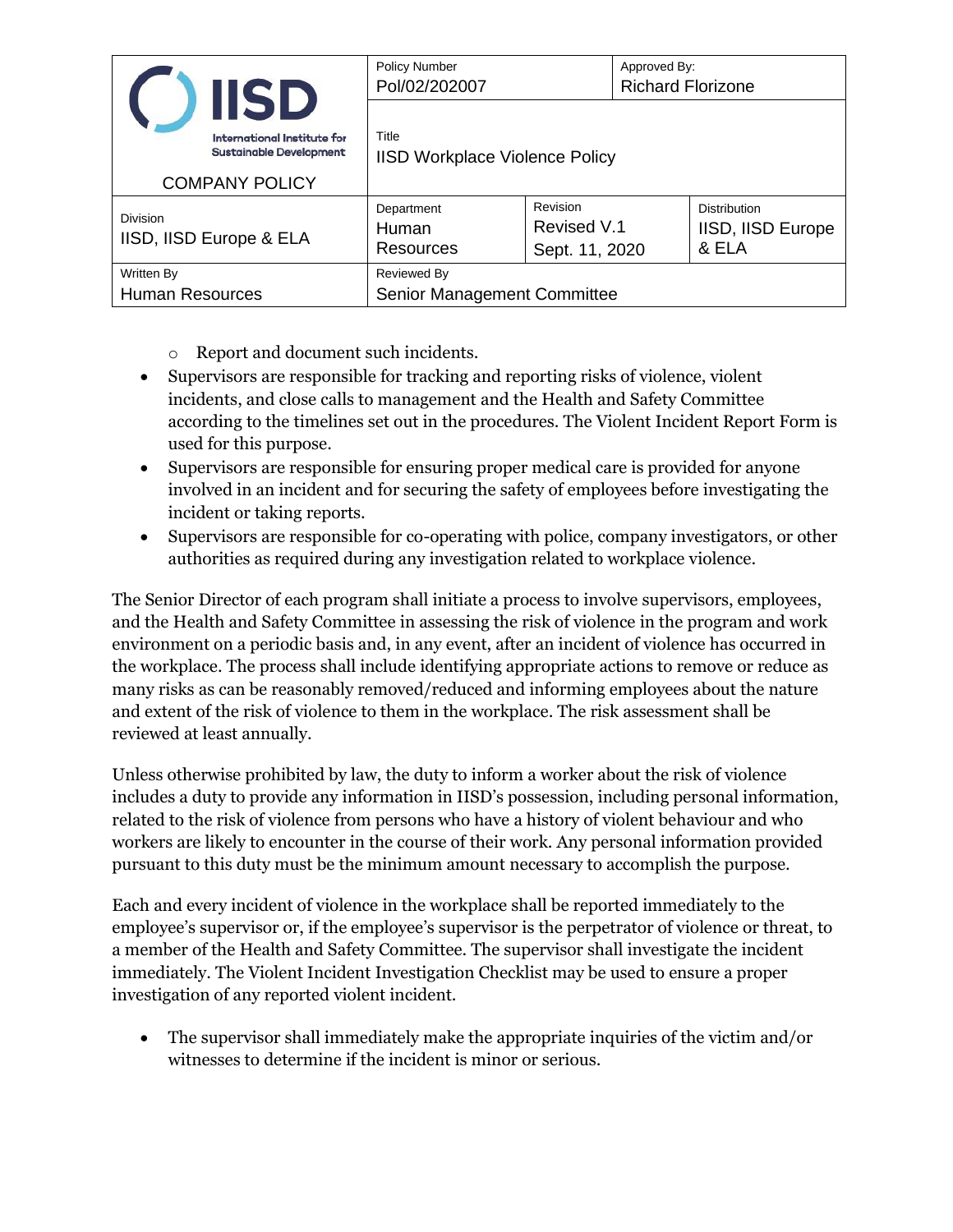|                                            | <b>IISD</b>                                                   | <b>Policy Number</b><br>Pol/02/202007          |                                                                           | Approved By:<br><b>Richard Florizone</b> |                          |
|--------------------------------------------|---------------------------------------------------------------|------------------------------------------------|---------------------------------------------------------------------------|------------------------------------------|--------------------------|
|                                            | International Institute for<br><b>Sustainable Development</b> | Title<br><b>IISD Workplace Violence Policy</b> |                                                                           |                                          |                          |
|                                            | <b>COMPANY POLICY</b>                                         |                                                |                                                                           |                                          |                          |
| <b>Division</b><br>IISD, IISD Europe & ELA |                                                               | Department<br>Human<br><b>Resources</b>        | Revision<br><b>Distribution</b><br>Revised V.1<br>& ELA<br>Sept. 11, 2020 |                                          | <b>IISD, IISD Europe</b> |
| Written By                                 |                                                               | Reviewed By                                    |                                                                           |                                          |                          |
| <b>Human Resources</b>                     |                                                               | Senior Management Committee                    |                                                                           |                                          |                          |

- The supervisor must take any appropriate measures toward the perpetrator, which may include immediate suspension and obligation to stay at home while the initial inquiries are carried out.
- If the incident is minor:
	- $\circ$  The supervisor will determine if mediation is appropriate and, if so, mediate or arrange for mediation of the situation.
	- o Conduct the appropriate investigation immediately.
	- o Within a reasonable period of time, write a report outlining the details, facts, and witnesses of the incident, including whether this policy has been breached, and submit the report to the Managing Director and the Health and Safety Committee. If the assailant is an employee, the supervisor shall apply appropriate disciplinary measures, if necessary, based on the facts of the incident and the assailant's employment record.
- If the incident is serious, the supervisor must:
	- o First ensure the safety of employees and him/herself.
	- o Ensure proper medical treatment is provided or sent for.
	- o Contact the authorities as soon as possible to report the incident.
	- o Contact the President and CEO and Health and Safety Committee as appropriate to assess who should be involved in the investigation.
	- $\circ$  Conduct a thorough investigation, keeping detailed notes of facts, times, witnesses and witness accounts.
	- o Within a reasonable period of time after the completion of the investigation, write and submit a detailed report of the incident to the Health and Safety Committee, the President and CEO, and any other parties required by law.
	- o Consult with the President and CEO regarding any disciplinary action to be applied.
- With respect to an incidence of violence, IISD must not disclose the name of a complainant nor the circumstances related to the complaint to any person, other than where the disclosure is:
	- o Necessary in order to investigate the complaint
	- o Required in order to take corrective action in response to the complaint
	- o Required by law.
- The personal information that is disclosed as permitted in the above with respect to a violent incident must be the minimum amount necessary for the purpose.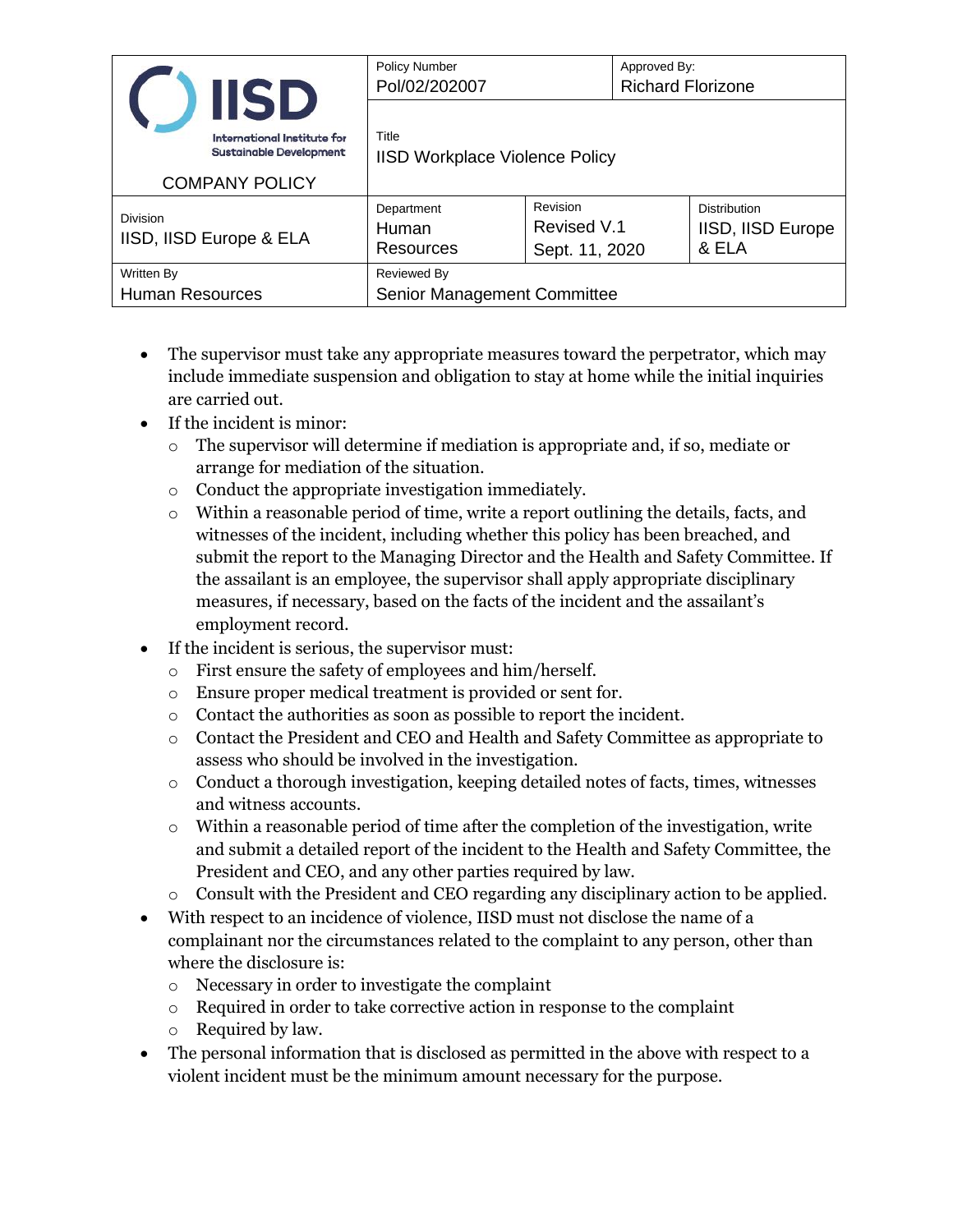|                                            | <b>IISD</b>                                                                            | <b>Policy Number</b><br>Pol/02/202007                                                                         |  |  | Approved By:<br><b>Richard Florizone</b> |  |
|--------------------------------------------|----------------------------------------------------------------------------------------|---------------------------------------------------------------------------------------------------------------|--|--|------------------------------------------|--|
|                                            | International Institute for<br><b>Sustainable Development</b><br><b>COMPANY POLICY</b> | Title<br><b>IISD Workplace Violence Policy</b>                                                                |  |  |                                          |  |
| <b>Division</b><br>IISD, IISD Europe & ELA |                                                                                        | Revision<br><b>Distribution</b><br>Department<br>Revised V.1<br>Human<br>& ELA<br>Resources<br>Sept. 11, 2020 |  |  | <b>IISD, IISD Europe</b>                 |  |
| Written By<br><b>Human Resources</b>       |                                                                                        | Reviewed By<br>Senior Management Committee                                                                    |  |  |                                          |  |

In Ontario, a violent incident involves a "critical injury" if:

- A worker is killed
- An injury is of a serious nature that:
	- o Places life in jeopardy
	- o Produces unconsciousness
	- o Results in substantial loss of blood
	- o Involves the fracture of a leg or arm but not a finger or toe
	- o Involves the amputation of a leg, arm, hand or foot but not a finger or toe
	- o Consists of burns to a major portion of the body
	- o Causes loss of sight in an eye.

The accident scene must be sealed off immediately and nothing within the scene disturbed except for the purpose of saving life, relieving human suffering, or preventing unnecessary damage to equipment or other property until the scene is released by the Ministry of Labour.

The following persons must be notified within the time period shown and in the manner set out opposite their title:

- Ministry of Labour Safety Inspector immediately by telephone, facsimile, or other direct means.
- Joint Health and Safety Committee ("JHSC") immediately by telephone, facsimile, electronic communication, or other direct means.
- Ministry of Labour Safety within 48 hours after the occurrence by written report in the manner prescribed by the OHSA.

In the event of workplace violence where a worker, visitor, or other person is disabled or requires medical attention, and there is no critical injury, the following shall be notified in writing within the time period shown and in the manner set out opposite their title:

- Ministry of Labour Safety Director if required by an Inspector, within four days of the occurrence; in writing, containing such information and particulars as are prescribed.
- JHSC within four days of the occurrence; in writing, containing such information and particulars as are prescribed.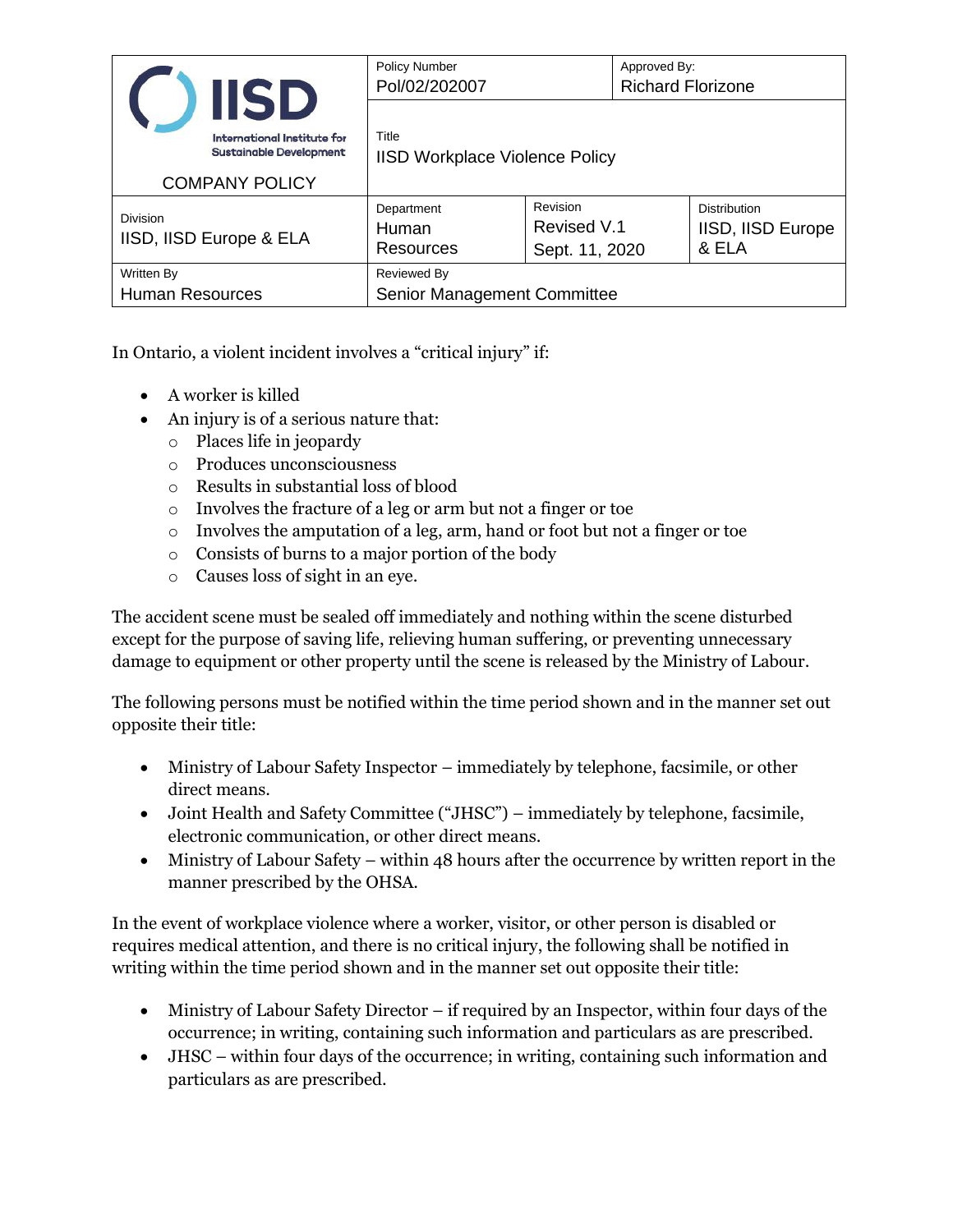|                                             | <b>IISD</b>                                                                                   | <b>Policy Number</b><br>Pol/02/202007          |                                                                           | Approved By:<br><b>Richard Florizone</b> |                          |
|---------------------------------------------|-----------------------------------------------------------------------------------------------|------------------------------------------------|---------------------------------------------------------------------------|------------------------------------------|--------------------------|
|                                             | <b>International Institute for</b><br><b>Sustainable Development</b><br><b>COMPANY POLICY</b> | Title<br><b>IISD Workplace Violence Policy</b> |                                                                           |                                          |                          |
| <b>Division</b><br>IISD, IISD Europe & ELA  |                                                                                               | Department<br>Human<br><b>Resources</b>        | Revision<br><b>Distribution</b><br>Revised V.1<br>& ELA<br>Sept. 11, 2020 |                                          | <b>IISD, IISD Europe</b> |
| <b>Written By</b><br><b>Human Resources</b> |                                                                                               | Reviewed By<br>Senior Management Committee     |                                                                           |                                          |                          |

In Manitoba, if the incident of violence involves:

- A worker who is killed.
	- o A worker who suffers:
	- o An injury resulting from electrical contact
	- o Unconsciousness as the result of a concussion
	- o A fracture of his or her skull, spine, pelvis, arm, leg, hand, or foot
	- o Amputation of an arm, leg, hand, foot, finger, or toe
	- o Third-degree burns
	- o Permanent or temporary loss of sight
	- o A cut or laceration that requires medical treatment at a hospital as defined in Manitoba's *The Health Services Insurance Act*
	- o Asphyxiation or poisoning.
- The collapse or structural failure of a building, structure, crane, hoist, lift, temporary support system, or excavation.
- An explosion, fire, or flood.
- An uncontrolled spill or escape of a hazardous substance.
- The failure of an atmosphere-supplying respirator.

The area where the incident occurred must be preserved in accordance with the relevant workplace safety and health legislation and the President and CEO shall immediately notify the appropriate authorities for health and safety and/or other authorities, as necessary, of the time, place, and nature of the incident.

The sealed area must remain sealed unless otherwise directed by the provincial regulator or law enforcement agency.

IISD recommends that any employee who has been harmed as a result of a violent incident at the workplace consult his or her healthcare provider for treatment or referral for post-incident counselling, if appropriate.

The policy is provided to and reviewed with each new employee and will be available on the Intranet for future access.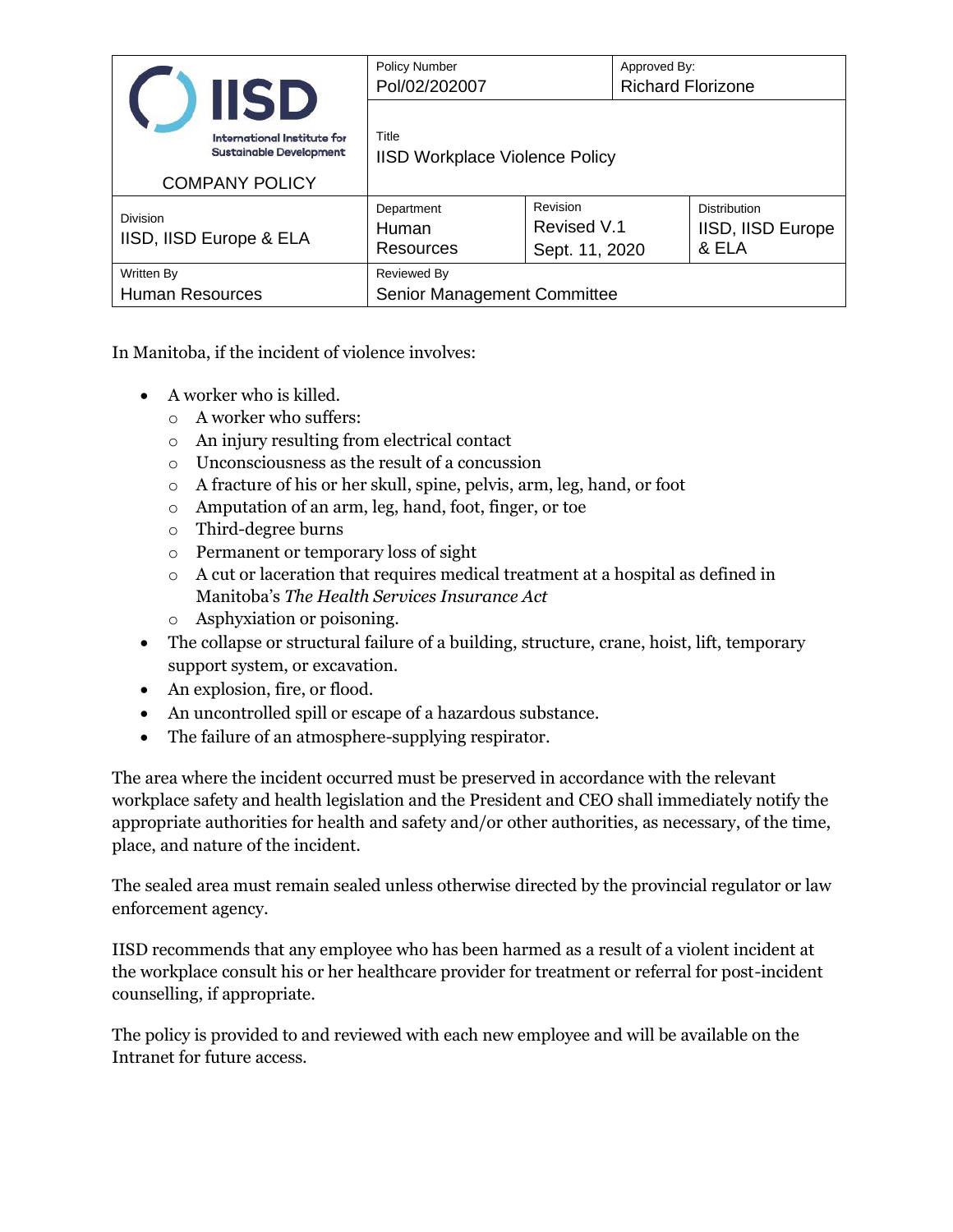|                                             | <b>IISD</b>                                                                            | <b>Policy Number</b><br>Pol/02/202007          |                                                                           | Approved By:<br><b>Richard Florizone</b> |                   |
|---------------------------------------------|----------------------------------------------------------------------------------------|------------------------------------------------|---------------------------------------------------------------------------|------------------------------------------|-------------------|
|                                             | International Institute for<br><b>Sustainable Development</b><br><b>COMPANY POLICY</b> | Title<br><b>IISD Workplace Violence Policy</b> |                                                                           |                                          |                   |
| <b>Division</b><br>IISD, IISD Europe & ELA  |                                                                                        | Department<br>Human<br>Resources               | Revision<br><b>Distribution</b><br>Revised V.1<br>& ELA<br>Sept. 11, 2020 |                                          | IISD, IISD Europe |
| <b>Written By</b><br><b>Human Resources</b> |                                                                                        | Reviewed By<br>Senior Management Committee     |                                                                           |                                          |                   |

In situations where you prefer to place an anonymous report in confidence, you are encouraged to use the Ethics hotline, Ethics Point, hosted by a third-party hotline provider, NavEx Global.

You may use any of the following three methods to submit a report:

- 1. Select the **"Make a Report"** link on the [EthicsPoint web page.](http://iisd.ethicspoint.com/) The web page is hosted on a third-party server and therefore is completely confidential.
- 2. Dial toll-free, within the United States, Canada and Switzerland:
	- **Toll-free Hotline Number:**

Canada & US: 1-(844) 955-1643

Switzerland: From an outside line, dial 0-800-890011 then at the prompt dial (844) 955- 1643

3. Use the [NavEx mobile app.](http://iisdmobile.ethicspoint.com/)

#### **Summoning Immediate Assistance**

Where an incident of violence occurs or is likely to occur, help should be summoned by calling 911 in Canada. In Geneva, call the security desk at +41 22 917 8462 or the European Emergency number, 112.

Approved by:

Rohard -

Richard Florizone President and CEO IISD